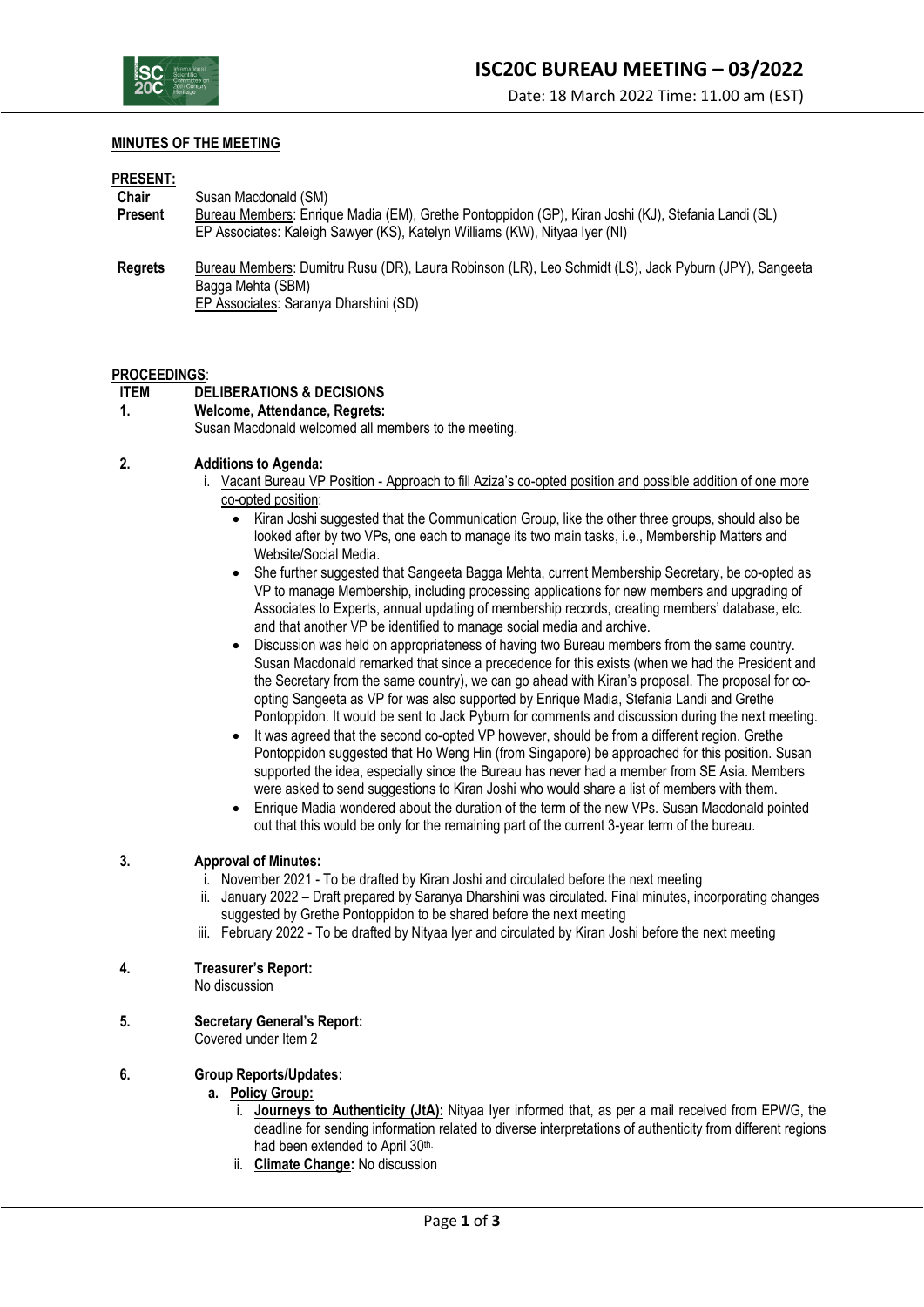

Date: 18 March 2022 Time: 11.00 am (EST)

# iii. **Sustainable Development:**

- Susan Macdonald informed that Saranya Dharshini is working with Smriti Pant on a presentation on ISC20C's approach to sustainable development. The presentation will be shared during the April bureau meeting if ready by then.
- **b. Advocacy Group:**
	- i. **Heritage Alerts:**
		- No updates
	- ii. **World Heritage Advisory:** No updates
	- iii. **WM Watch:**

No updates, but Susan Macdonald mentioned that the watch List had been announced and a recording of the event was available.

iv. **Heritage Applause:**

Stefania Landi reported that they are in discussion with Sheridan Burke and may have something to report during the next meeting.

- **c. Education Group:**
	- i. EP Mentoring Program:
		- Responding to a question by Enrique Madia, Susan Macdonald explained that rather than that rather than reinvigorating the previous single university-based mentoring system, the bureau had decided to redirect energies on engaging a broad range of EPs through a bureau-based capacity building program, engaging Eps in various activities.
	- ii. Thematic Framework:
		- Grethe Pontopiddon informed that arrangements for the Arab regional workshop in May were finalised, but more work was needed on the Asia-Pacific one. Considerable progress had been made on planning the European workshop for which EoIs had been received from UK, Italy and perhaps Lithuania. Grethe is also trying to involve some Danish members. A seminar is being planned with international experts on how to use the HTF.
	- iii. MAP 2021:
		- Susan Macdonald reported that they've had one successful meeting and another is upcoming which will be discussed during the next meeting.
	- iv. Toolkit:
		- Enrique Madia enquired if some members and other experts could be invited to submit a case study for the toolkit.
		- Susan Macdonald commented that a lot more work on the initiative is required as the current Toolkit is very old, not sufficiently global and several items need to be replaced with better examples. We need to re-establish if the categories are correct and then to populate the new categories. We also need a process for the Initiative Incharge to reach out to members and procure contributions. She also suggested that Enrique Madia should identify someone to help him with the initiative.
		- Grethe Pontopiddon suggested that that the Education Group VPs (SM & GP), Kaleigh Sawyer, and Katelyn Williams could hold a meeting with Enrique Madia to sort out various Toolkit matters. Grethe would prepare a draft structure for the toolkit as the basis for discussions make a call for the meeting. Susan and Enrique agreed to the suggestion.

# **d. Communications Group:**

- i. Membership:
	- Report on New Members: Based on the documents prepared by Sangeeta Bagga (Membership Secretary) and sent to Bureau members, Kiran Joshi sought approval for admission of 4 eligible applicants, Denise Ulivieri (Italy), Sigrid Brandt (Austria), Tom Davies (Norway) and Weipke Van Aaken (Germany) as Expert Members and Federica Pompejano (Italy) as Associate Member. The memberships were approved. Welcome letters would be sent to all five and the membership list updated.
	- Upgrading Associate Members to Expert Members**:** It was decided that all eligible Associate members would be asked to send applications for upgrading to Expert Members. A suitable Application Form would be devised for this purpose.